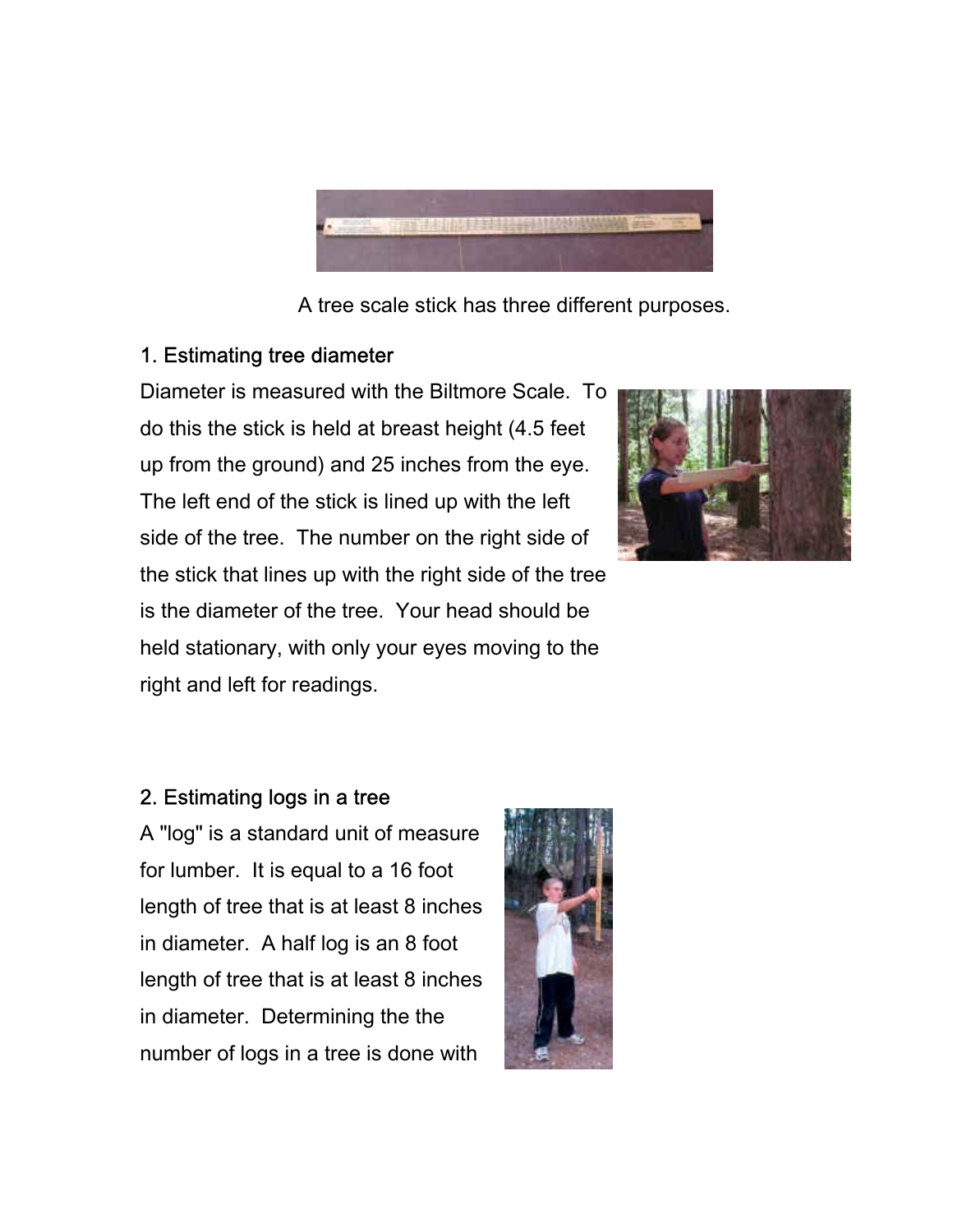the Merritt Hypsometer. The tree scale stick is held vertically with the narrow edge facing you. Standing 66 feet from the tree, the bottom of the stick is aligned with the bottom of the tree. A reading is taken at the top of the tree at the point where the diameter is no longer at least 8 inches.



## 3. Estimating board

feet\*

Once the diameter and number of logs in a tree are determined you can estimate the number of board feet in the tree. To do this the table on the tree scale stick is used. Diameter is read down and height is measured across. The box where the two numbers meet is the number of board feet in the tree.

The tree scale stick in used in the forest inventory investigation.

## \*What is a board foot?

Lumber is measured in an increment called a board foot. A board foot is a unit of volume equal to 144 cubic inches. A piece of wood one foot by one foot by one inch is equal to 144 cubic inches. There are a variety of measurements that can equal 144 cubic inches.



A board 3 in. X 4 in. X 12 in. equals 144 cubic inches. So does a board 12 in. X 12 in. X 1 in.